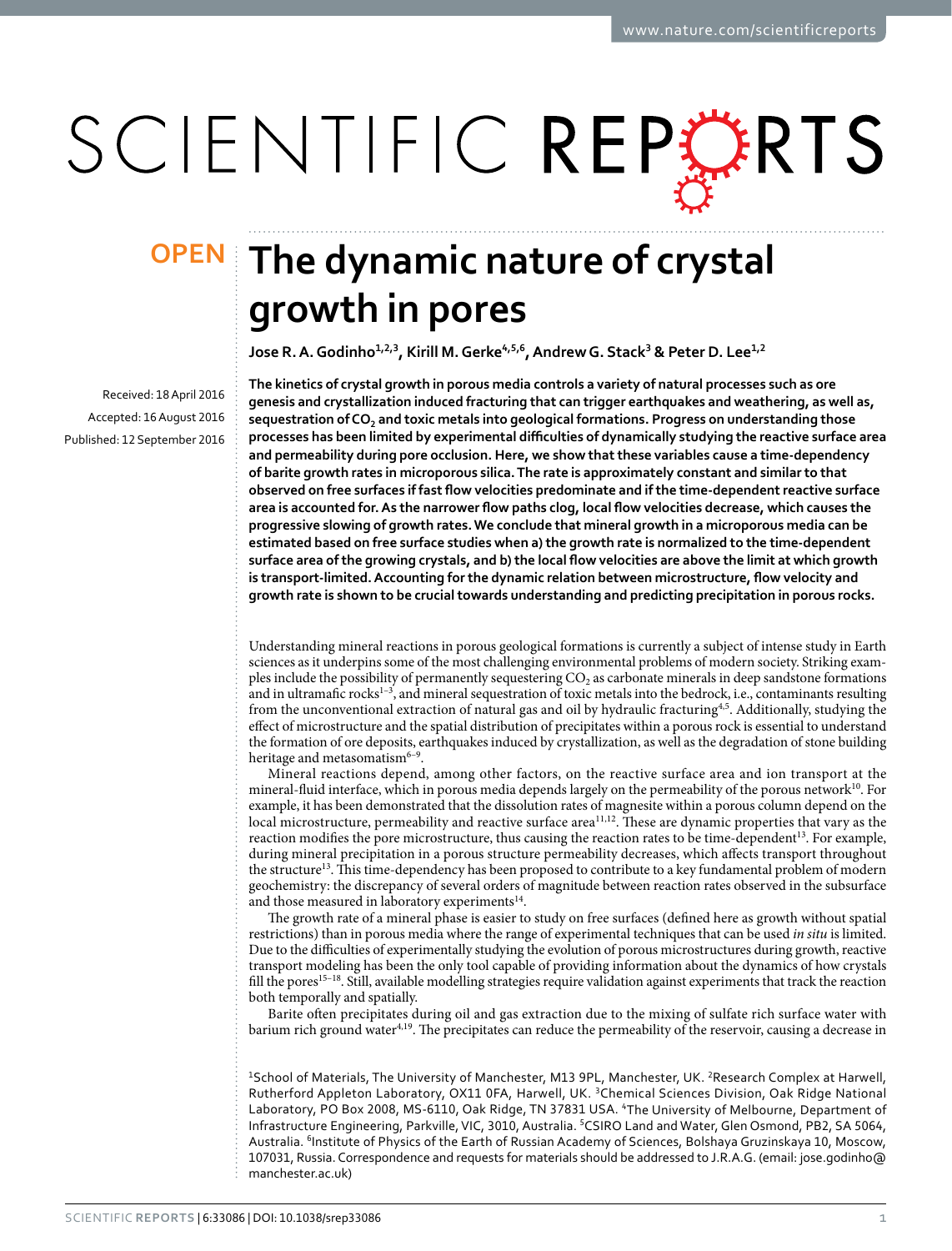

<span id="page-1-0"></span>**Figure 1. Evolution of crystals and growth rates.** (**a**) 3D subvolume at the beginning and at the end of the experiment; (**b**) 2D cross section (not segmented) at the end of the experiment, where barite is the brightest fraction; (**c**) variation of the growth rate as a function of time. Dashed line (**X**), Continuous line and Dotted line (**o**) correspond to rates calculated using equation (2), measured on free surfaces for the same solution composition<sup>[33](#page-5-16)</sup> or calculated using the middle term of equation (1) (using  $A_{pore}$  and ( $\Delta V/\Delta t$ ) measured here), respectively. See videos 1–2 for a full 3D reconstruction of the column.

extraction efficiency and increased production costs<sup>[4,](#page-5-1)20</sup>. Radioactivity from radium and strontium co-precipitated with barite, is a common hazard to oil platform workers and to communities living close to hydraulic fracturing sites<sup>21,22</sup>. The ability of barite to sequester hazardous metals can reduce radium mobility in the subsurface<sup>23–26</sup>, for example, to create a reactive barrier as part of a spent nuclear fuel disposal strategy, or for removing strontium and radium from fluids resulting from hydraulic fracturing<sup>[5](#page-5-2)</sup>. Therefore, it is imperative that the kinetics of barite growth in porous media is better studied, hence enabling an enhancement in the recovery of hydrocarbons, whilst at the same time reducing its environmental impact. X-ray computed micro-tomography (XCT) has emerged in recent years as a technique capable of quantifying mineral reactions in porous media non-destructively<sup>27-32</sup>. The high flux and high signal to noise ratio of synchrotron X-ray based imaging allow fast scans of a sample, enabling new possibilities of quantifying the changing mineral phases of a porous structure with submicron resolution as a function of time.

Using the powerful combination of 4D (3D+time) synchrotron based XCT, also named sCT, and numerical simulation of flow velocities, we study barite precipitation in a micro porous silica structure under continuous flow. The evolution of the 3D microstructure as a function of time allowed us to 1) test a dynamic model for surface area normalization of growth rates in porous media using input from sCT and an empirical equation for surface area variation as a function of time obtained for barite growth on a free surface; 2) study the growth rate variation as a function of time based on our dynamic model, which is compared with an existing static model and with growth on free surfaces; 3) relate the time-dependency of the growth rate with the changes of flow velocities, which are caused by the occlusion of pores. In summary, we study the link between the dynamic properties of a pore microstructure, such as surface area, flow velocity and permeability, and how their variation can cause important discrepancies between the growth rates measured in a porous structure and on a free surface.

#### **Results and Discussion**

**Surface area normalization.** To facilitate the understanding of the growth kinetics in porous media it is imperative to establish a method capable of linking it to the kinetics of growth on free surfaces. A major impediment to compare effectively the growth rates of a mineral phase inside a pore structure and on free surfaces is the necessity to normalize the rate to an equivalent reactive surface area. Growth rates measured on free surfaces are traditionally normalized using the surface area of the growing crystals, which can be measured experimentall[y33](#page-5-16),[34](#page-5-17). However, available experimental methods do not allow the direct measurement of the surface area of crystals in pores as a function of time. Consequently, growth rates in a porous rock (*Rpore*) are traditionally normalized to the total surface area of the rock, which is either measured at the beginning of the experiment<sup>29</sup> or calculated geometrically[35](#page-5-19). However, the surface area of crystals (*Acrystal*) vary with time and it's reactivity is greater than the substrate surface ( $A_{pore}$ ). Therefore, for the same volume precipitated ( $\Delta V$ ) during a time interval ( $\Delta t$ ), the estimate of growth rate in porous media (*Rpore*) and on free surfaces (*Rfree*) differ, depending on which surface area is used in the normalization, equation (1).

$$
\frac{\Delta V}{\Delta t} = R_{pore} \cdot A_{pore} = R_{free} \cdot A_{crystal} \tag{1}
$$

here, we use sCT to quantify *in situ* barite precipitation (Δ*V*/Δ*t*) in a microporous silica structure under continuous flow during 13.5hours [\(Fig. 1\)](#page-1-0). Even using sCT, the small crystal size restricts the accuracy at which *Acrystal* and its time-dependency can be measured directly<sup>[36](#page-5-20),[37](#page-5-21)</sup>. Therefore, we developed a novel dynamic method of estimating the time-dependent surface area ( $A_{crystal}(t)$ ) of barite crystals using input from sCT and based on empirical equations used to calculate the surface area of barite crystals grown on free surfaces<sup>33</sup>. The result is a time-dependent growth rate in porous media (*Rcrystal* as defined in equation (2)) that can be directly compared to *Rfree*.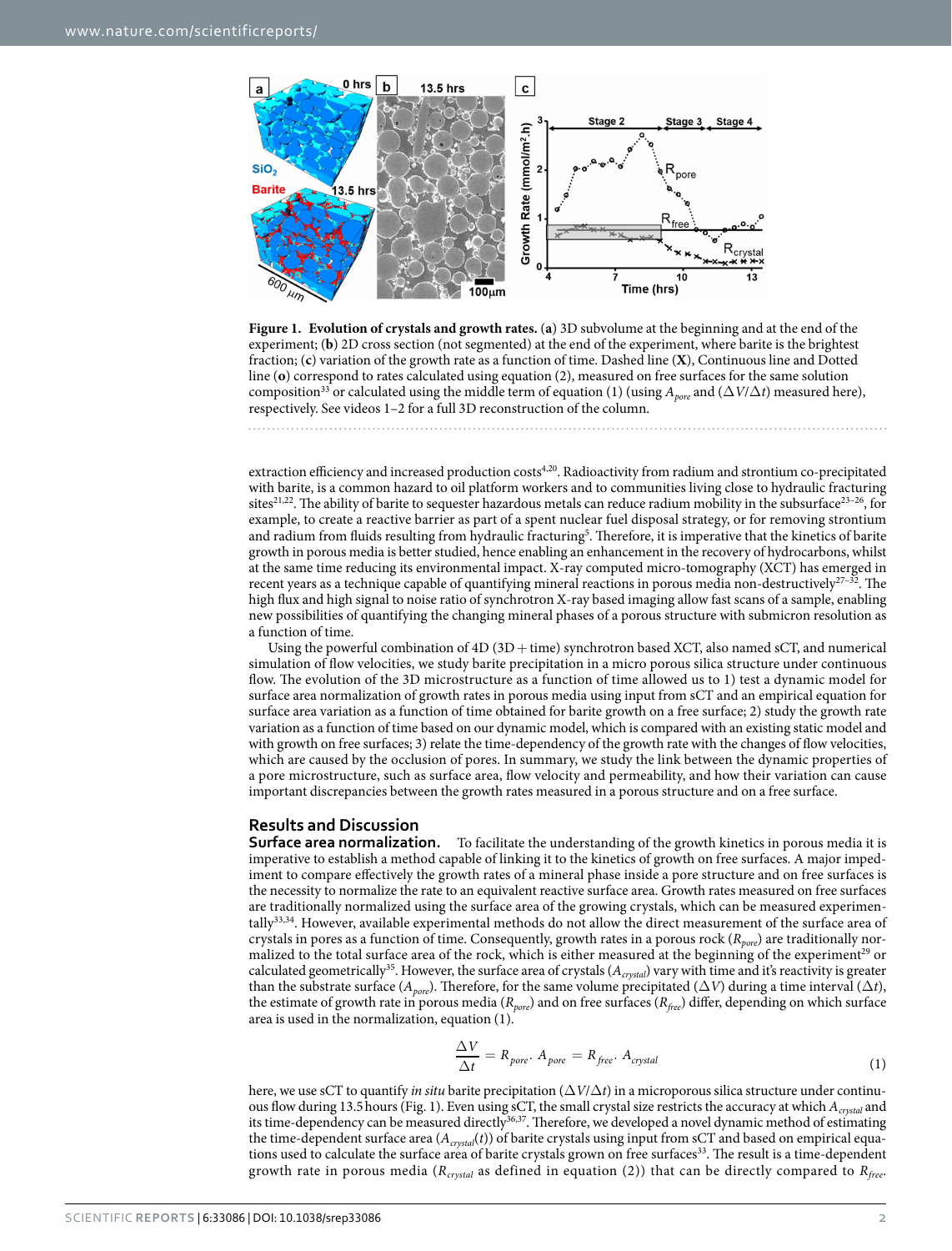The ability to analyze the transient stages of growth and to compare *Rcrystal* and *Rfree* is an essential progress towards the understanding of the fundamental mechanisms affecting crystal growth in porous media, which can enable the development of dynamic kinetic models that cannot be derived from traditional experimental approaches.

$$
R_{crystal} = \frac{\Delta V}{\Delta t} \cdot \frac{1}{A_{crystal}(t)}\tag{2}
$$

Our method of estimating  $A_{crystal}$  (*t*) (units of  $L^2$ ) consists in multiplying the time-dependent surface area of single crystals  $(A(t))$ , units of nm<sup>2</sup>/crystal) by the estimated total number of crystals in the entire pore structure, equation (3). *A*(*t*) is determined empirically, equation (4), *t* in hours. The estimated total number of crystals corresponds to the nucleation density,  $N$  (crystals/ $\mu$ m<sup>2</sup>), multiplied by the total pore surface area,  $A_{pore}$  (units of L<sup>2</sup>). To account for the specific situations where a crystal completely fills a pore space or laterally overlaps with an adjacent crystal, and thus cannot grow more in a specific direction; *Apore*(*t*) is calculated for every scan using input from sCT by subtracting the surface area of pore-throats that are filled with crystals from *Apore* (Supplementary Fig. S1). Therefore, the area calculated using equation (3) only accounts for the surface area of crystals along the directions not restricted in space that are inherent to growth in porous media.

$$
A_{crystal}(t) = A(t) \times N \times A_{pore}(t)
$$
\n(3)

$$
A(t) = 1.11 \times 10^5 t^2 - 1.06 \times 10^{-2} t \tag{4}
$$

Equation (3) is based on the hypothesis that a)  $R_{free} = R_{crystal}$ , thus the growth rate is not affected by the properties of the pore structure, b) on glass beads and for the solution composition and temperature of this experiment the nucleation density is constant  $(N=0.29 \text{ crystals}/\mu\text{m}^2)^{29}$  $(N=0.29 \text{ crystals}/\mu\text{m}^2)^{29}$  $(N=0.29 \text{ crystals}/\mu\text{m}^2)^{29}$ ; c) the fluid composition is approximately homogeneous throughout the length of the column, thus the growth rate is the same for every crystal. The value of  $R_{free} = 0.78$ mmol/m<sup>2</sup>.h was obtained experimentally during growth of barite crystals on free surfaces in a solution with the same composition used here and was normalized to the surface area of the growing crystals<sup>29</sup>.

**Growth rates as a function of time.** Barite crystals nucleate on the surface of SiO<sub>2</sub> particles growing throughout the length of the experiment (Video 1), which causes a continuous alteration of the pore microstructure (Supplementary Fig. S3). After 13.5hours, 18% of the initial pore space is filled with barite. At the end of the experiment barite crystals can be found throughout the entire pore space ([Fig. 1](#page-1-0), Video 2) without significant variation between the center and the outer edges of the column, and between the inlet and the outlet (Supplementary Fig. S4). This suggests that at the millimeter scale, growth rates are similar throughout the length of the column. Therefore, we conclude that the ions consumed by crystal growth within the fluid residence time inside the pore network is insufficient to affect the growth rates, which is necessary to validate equation (3). Homogeneous nucleation in solution was not observed as expected $29$ .

Next, we establish the link between the growth rate previously measured on free surfaces<sup>29</sup> with the growth rates derived from this experiment (graphic in [Fig. 1\)](#page-1-0), either normalized to the initial pore surface area,  $R_{pore}$ , traditional static model using the middle term in equation (1); or normalized to the surface area of the crystals quantified statistically, *Acrystal*(*t*), dynamic method using equation (2). Four stages are identified. Stage 1 (initial 4 hours), barite crystals are too small to be accurately distinguished from noise. This is expected for a 1.24 μm voxel size and the growth rate of barite on free surfaces<sup>[29](#page-5-18)</sup>. Stage 2 (4–8.5 hours),  $R_{crystal}$  (dashed line, **X**) and  $R_{free}$ (continuous line) are similar and approximately constant. In contrast, *Rpore* (dotted line, **o**) oscillates over 100% of its initial value and is significantly higher than *Rcrystal*. Stage 3 (8.5–11 hours), *Rcrystal* progressively decreases down to five times lower than *Rfree.* Stage 4 (11–13.5 hours), *Rcrystal* remains approximately constant, whereby  $R_{crystal} = 0.14 \,\mathrm{mmol/m^2.h.}$ 

Results from [Fig. 1](#page-1-0) suggest that the method proposed to calculate the time-dependent reactive surface area is valid until the end of Stage 2, thus validating the hypothesis that the growth kinetics on free surfaces can be applied to predict the initial stages of growth in a permeable porous structure. In contrast, using the traditional method of normalizing the growth rates to the static value of surface area of the pore structure causes a significant discrepancy between *Rpore* and *Rfree* (see in Supplementary Figure S5 how this can affect the predictive calculation of crystal volumes precipitated). Similar to what has been shown for dissolution<sup>12</sup>, we suggest that this discrepancy can contribute to the wider geochemical problem that mineral reaction rates observed in nature do not agree with those measured in laboratory by several orders of magnitude<sup>14</sup>. We also suggest that more accurate methods of calculating *Atotal*(*t*) could be developed in future experiments to further refine the proposed dynamic method. For example, higher resolution sCT could be used to measure real values of *Atotal*(*t*). Nevertheless, using this dynamic method of surface area calculation, we demonstrate that  $R_{free} = R_{crystal}$  until effects inherent to growth within a pore structure become relevant to the growth kinetics, thus invalidating equation (3) (Stages 3–4). These effects are a consequence of microstructural changes in the pore network during precipitation (Supplementary Fig. S3 and Supplementary Table S1).

**Flow velocities.** To explain the decrease of the growth rate during Stage 3, i.e. the divergent behavior between  $R_{free}$  and  $R_{crystal}$ , the flow velocities, permeability and Peclet number ( $\overline{Pe}$ , the ratio between diffusive and advective time scales, see Supplementary Information) were calculated at five times between the beginning and the end of the experiment ([Table 1](#page-3-0) and see Supplementary Information for details on the flow simulations). The decrease in permeability, during pore occlusion with barite, is more significant during Stage 3. This is unexpected since during Stage 2 crystals grow faster than during Stage 3, which suggests that during Stage 3 a more significant occlusion of flow paths occurs, and consequently, the growth rates decrease. The decrease of *Pe* indicates a shift towards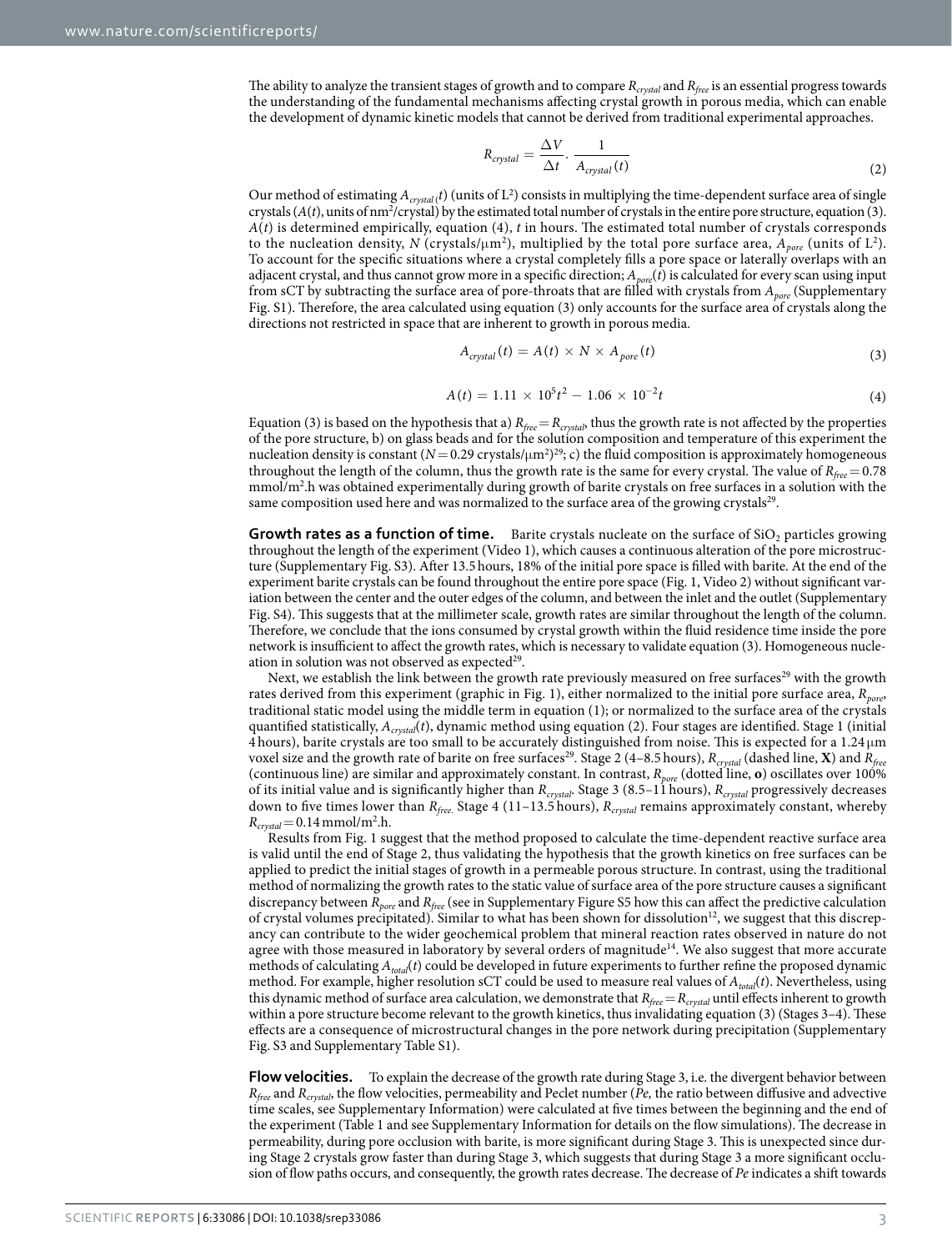<span id="page-3-0"></span>

| Time (hours)                      | $\bf{0}$ | 5.5   | 8.5   | 11    | 13.5  |
|-----------------------------------|----------|-------|-------|-------|-------|
| Peclet number $(\times 10^3)$     | 22.8     | 18.4  | 15.6  | 12.9  | 6.0   |
| Permeability ( $\times 10^{-4}$ ) | 5.49     | 4.50  | 3.88  | 2.33  | 1.47  |
| Maximum velocity $(\mu m/s)$      | 712.2    | 700.9 | 695.6 | 653.0 | 611.1 |

**Table 1. Properties of the pore structure after 0, 5.5, 8.5, 11 and 13.5hours.** Data corresponds to the 900 pixel side cube where flow velocities were simulated. Other statistics of the pore structure can be found in Supplementary Table S1.





<span id="page-3-1"></span>

transport-controlled growth kinetics. Nevertheless, the final *Pe* is 6000, three orders of magnitude higher than the value at which growth rates should be considered limited by transport  $(Pe~1)^{38}$  $(Pe~1)^{38}$  $(Pe~1)^{38}$ . Therefore, ion transport in the largest pores, which remain open and interconnected throughout the experiment (Videos 2 and 3), is expected to be sufficient to maintain the overall solution composition constant over the length of the column ( $Pe > 100$ )<sup>[38](#page-5-22)</sup>.

The flow simulations revealed that at the pore scale flow velocities can diverge significantly, which is linked to the local and overall growth rates [\(Fig. 2](#page-3-1)). A larger density of crystals is found in pore-throats where the flow velocities remain fast throughout the duration of the experiment (continuous box). Lower crystal densities are found in regions where the flow velocities are initially fast but decrease with time (dashed box). These regions contrast with areas where flow is slow throughout the experiment (dot box) and fewer crystals are observed. This could be because in areas with slow flow the nucleation density is lower than expected or the growth rate is too slow to form crystals large enough to be detected within the resolution of this experiment. These regions represent <2% of the overall pore surface area. Consequently, since our dynamic surface area model assumes homogeneous nucleation density and growth rate, the estimated surface area is slightly overestimated, which ultimately results in a small overestimation of the growth rate. This error can contribute to the oscillation of calculated growth rates during Stage 2, however, within the experimental variability the error is not sufficiently large to invalidate equation 3.

A 3D statistical spatial correlation between the distribution of crystals and the distribution of flow velocities ([Fig. 2](#page-3-1)) shows that at the end of the experiment more crystals are present in volumes where the flow was initially faster (see segmentation details in Supplementary Information). The increase of the percentage of pixels filled with barite as a function of the initial fluid velocity in those pixels is linear up to approximately  $170 \mu m/s$ . Faster flow velocities do not seem to cause a significant change in the growth rate. Note that above  $300 \mu m/s$ the points are scattered because there is less statistical data due to fewer pixels in each interval of flow velocities (Supplementary Fig. S2).

Our results are concordant with previous literature showing that mineral reaction rates in porous media are strongly dependent on permeability and local flow velocities<sup>11,18</sup>. A linear relation between dissolution rates and flow velocities, when the kinetics is transport-limited, has also been proposed based on reactive transport models<sup>39</sup>. Similarly, here we hypothesize that in subvolumes where the flow velocities are slower than approximately 170μm/s growth is limited by transport, and above that velocity growth is limited by the reaction kinetics. Slower velocities may be insufficient to replenish the mineral-fluid interface with the same concentration of Ba<sup>2+</sup>/SO<sub>4</sub><sup>2−</sup> ions as the overall solution. Since during the experiment the flow velocity in some pore-throats decreases below 170 μm/s (Videos 2 and 3) we conclude that the overall decrease of growth rates during Stage 3 is caused by transport limitations in subvolumes of the column. This result is highly relevant as it is in contradiction with a growth rate limited by the reaction over the entire column, based on a high *Pe* during the experiment. Therefore, we conclude that parameters that represent the transport conditions averaged throughout a pore structure may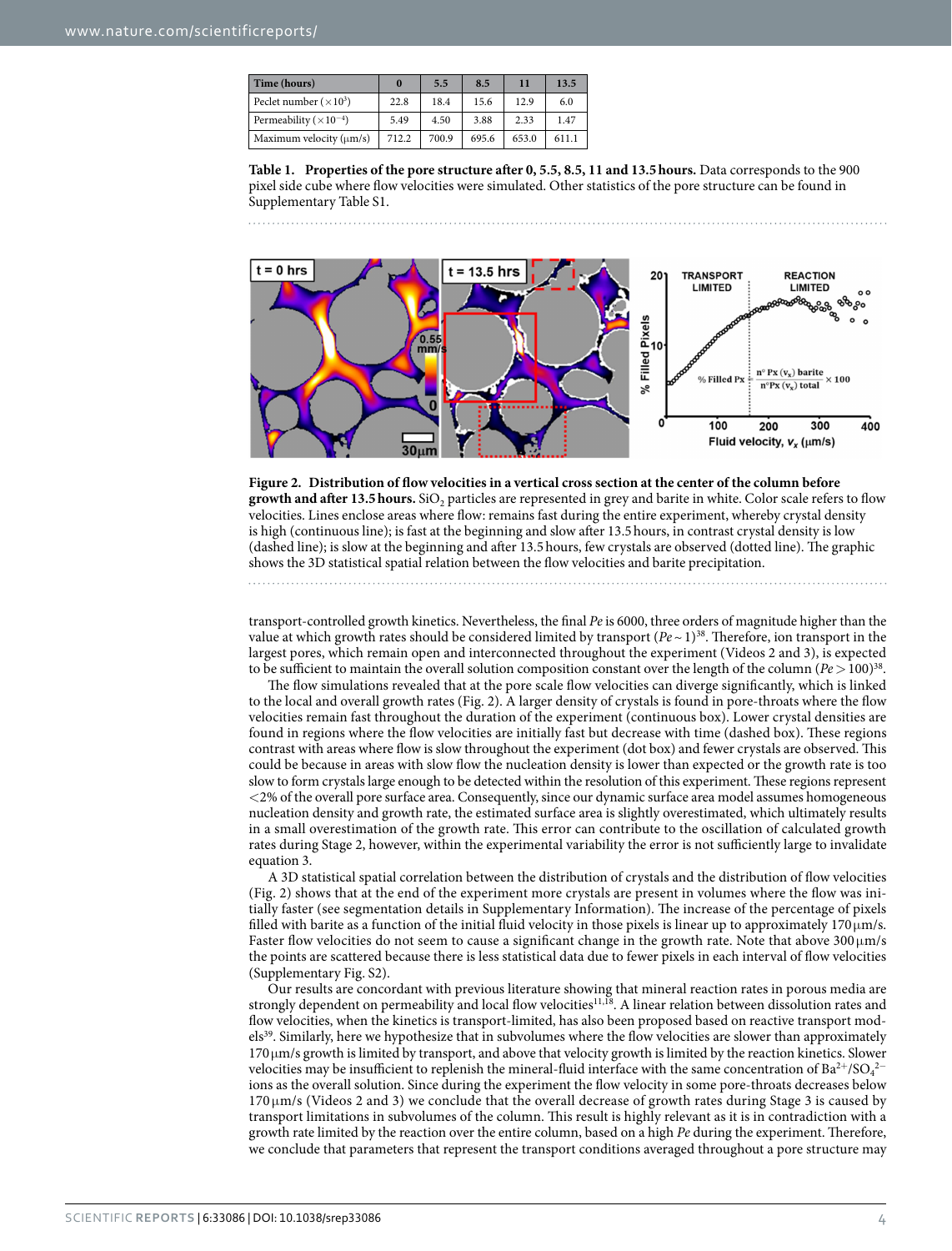not be sufficient to interpret mineral reaction rates in heterogeneous porous media that is highly affected by local properties.

To generalize, mineral growth rates in a permeable heterogeneous microporous structure is similar to that expected on free surfaces if a) growth is not limited by transport, not only throughout the structure but also in the subvolumes with reduced permeability; and b) the rate is normalized to the evolving surface area of the growing crystals, e.g. using the dynamic method presented here, equations  $(1-3)$ . The two points are closely related since the method used to calculate  $A_{crystal}(t)$  is only valid if the solution is homogeneous over the entire porous structure, which is not the case if growth is transport limited in subvolumes of the structure. The presented dynamic surface area model is sufficient to establish the links between the evolving microporous network, flow properties and different kinetic stages. Now that we stablished the importance of accounting for the dynamic reactive surface area of crystals, it is clear that future research should focus on better ways to measure or calculate the reactive surface area as a function of time. Furthermore, we suggest the development of directional correlation functions to analyze the link between flow velocities and mineral growth rates<sup>40,[41](#page-5-26)</sup>. Such combination of numerical and experimental methods is crucial to validate predictive reactive transport models and calculate the timeframe of key geological processes.

#### **Methods**

**Experimental setup.** The experiment consisted of flowing a solution supersaturated relative to barite through a microporous quartz column. The column with inner and outer diameters of 1.6mm and 3.0mm, respectively, was prepared by filling 10mm of the column length with a mixture of 95 weight % borosilicate glass beads (3–150 μm) and 5 weight % natural quartz particles (180–300 μm). Column and filling were sintered at 645 **°**C for 5minutes, forming a solid porous structure. Using a tomographic scan of the dry column, it was determined that the different sizes of beads and quartz particles formed an irregular pore structure with pore diameters up to 122μm (Supplementary Fig. S6) and 39% fully interconnected porosity.

Synchrotron X-ray radiation at beam line 13-ID-B of the Advanced Photon Source was used to generate one tomogram of the column every 24 minutes. A total of 3200 projections were acquired per scan over 360 degrees with a beam intensity of 22 keV. The volume imaged was  $2.38 \times 2.38 \times 1.49$  mm  $(8.4$  mm<sup>3</sup>) with a voxel size  $1.24$  µm, of which  $3 \text{ mm}^3$  corresponds to the inside of the column. This volume contains  $71.3 \text{ mm}^2$  of  $\text{SiO}_2$  surface area exposed to the fluid. Two solutions, a  $0.23 \text{ mM Na}_2\text{SO}_4$  and a  $0.23 \text{ mM BaCl}_2$ , where continuously flowed into a 5 mL chamber with magnetic stirring, forming a solution with a saturation index (*SI*) of 2.1, as defined in equation (S2), where  $a_{Ba}$  and  $a_{SO4}$  are the activity coefficients of barium and sulfate, respectively, and  $K_{SP}$  is the solubility product of barite defined in PHREEQC-2. The experiment was performed at  $21 \pm 1$  °C. The resulting solution was continuously fed to the column over the course of 13.5hours with an initial flow rate of 60mL/hr and a continuous pressure throughout the experiment applied by a Masterflex peristaltic pump from Cole-Parmer.

**Data analysis.** Data was reconstructed using *IDL* software available at the beam line that generates stacks of 16-bit images, which were segmented using *Avizo 8* and *Fiji* (see segmentation detail in Supplementary Information). Reconstructed 3D stacks were segmented into three phases, each with a specific density that can be independently studied by thresholding their specific intensity: 1) *fluid*, fulfills the pore space; 2)  $SiO<sub>2</sub>$ , composes the solid matrix including glass beads, quartz particles and walls of the column; and 3) *barite crystals,* which nucleate on the  $SiO<sub>2</sub>$  and grow into the fluid with time. The strong attenuation contrast between barite and  $SiO<sub>2</sub>$ allows the quantification of the volume of barite precipitated at each time, which is used to calculate the average growth rate between scans.

**Simulation of flow velocities.** The flow velocity field was simulated directly on voxelized images of the pore space resulting from segmentation of sCT scans<sup>[42](#page-6-0),43</sup>. In total we numerically analyzed five subvolumes obtained at different times: initial  $SiO<sub>2</sub>$  porous structure at  $t = 0$  hours and four subsequent stages with precipitated barite at *t*= 5.5, 8.5, 11 and 13.5hours. Registered cubic subvolumes (edge length of 1.12mm, corresponding to 900<sup>3</sup> voxels) taken from the center of the column were used for all simulations. Within the initial subvolume the porosity was 35%, the maximum pore diameter was  $89 \mu m$  and the average connectivity between pores was 7.3 pore-throats (see full statistical data for all subvolumes in Supplementary Information). Assuming creeping flow conditions (i.e., low Reynolds number (*Re*)), we numerically solve the so-called Stokes problem:

$$
\begin{cases}\n\eta \Delta \mathbf{v} - \nabla p = 0 \\
\text{div}\mathbf{v} = 0.\n\end{cases} (5)
$$

where *v* is the velocity vector, *η* is the viscosity of the fluid, and *p* is the pressure field. No-slip boundary conditions are applied to all fluid-pore wall interfaces. Prescribed pressure boundary conditions assuming a linear pressure drop of 1 Pa per voxel and a viscosity of 10<sup>-3</sup> Pa/s were used to solve equation (5). The flow rate measured at the beginning of the experiment was 60 ml/h. It was assumed that the constant pulses generated by the peristaltic pump, i.e. constant rotation speed, kept the pressure at the inlet approximately constant during the length of the experiment as a progressive decrease of the flow rate was observed. The four faces of the cube parallel to the flow direction were treated as solid walls (no-flow boundaries). This approach causes a distortion of the flow velocities in the voxels immediately adjacent to the lateral surfaces of the cube relative to the experimental flow conditions. This effect is short-ranged and since we use a cubic domain's size of 729 million voxels, which represents 62% of the total cross-sectional flow area, it is assumed to not affect the representativity of the overall experimental volume. Consequently, an adequate balance between representation of the experimental conditions and computational resources needed to solve the Stokes problem is achieved (see details in Supplementary Information).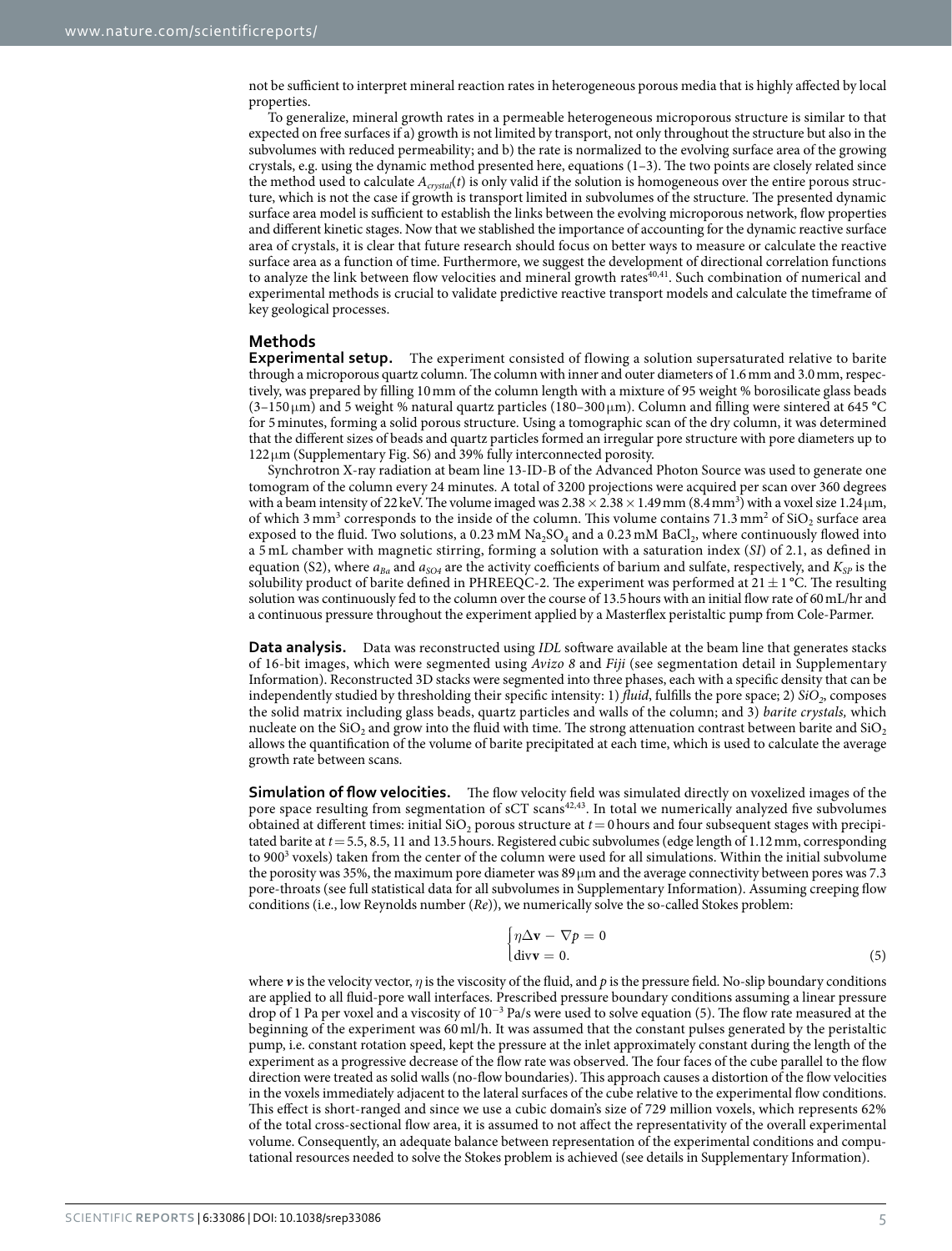#### **References**

- <span id="page-5-0"></span>1. DePaolo, D. J. & Cole, R. D. Geochemistry of Geologic Carbon Sequestration: An overview. *Rev. Miner. Geochem.* **77,** 1–14, doi: 10.2138/rmg.2013.77.1 (2013).
- 2. Boot-Handford, M. E. *et al.* Carbon capture and storage update. *Energy Environ. Sci.* **7,** 130–189, doi: 10.1039/c3ee42350f (2014).
- 3. Bourg, I. C., Beckingham, L. E. & Depaolo, D. J. The nanoscale basis of CO2 trapping for geologic storage. *Environ. Sci. Technol.* **49,** 10265–10284, doi: 10.1021/acs.est.5b03003 (2015).
- <span id="page-5-1"></span>4. Frenier, W. W. & Ziauddin, M. Formation, Removal, and Inhibition of Inorganic Scale in the Oilfield Environment. *Society for Petroleum Engineers: Richardson, USA* (2008).
- <span id="page-5-2"></span>5. Zhang, T., Gregory, K., Hammack, R. W. & Vidic, R. D. Co-precipitation of radium with barium and strontium sulfate and its impact on the fate of radium during treatment of produced water from unconventional gas extraction. *Environ. Sci. Technol.* **48,** 4596–4603, doi: 10.1021/es405168b (2014).
- <span id="page-5-3"></span>6. Weatherley, D. K. & Henley, R. W. Flash vaporization during earthquakes evidenced by gold deposits. *Nat. Geosci.* **6,** 294–298, doi: 10.1038/ngeo1759 (2013).
- 7. Gratier, J., Dysthe, D. & Renard, F. The role of pressure solution creep in the ductility of the earth's upper crust. *Adv. Geophys.* **54,** 47–179, doi: 10.1016/b978-0-12-380940-7.00002-0 (2013).
- 8. Steiger, D. M. Crystal growth in porous materials—II: Influence of crystal size on the crystallization pressure. *J. Cryst. Growth* **282,** 470–481, doi: 10.1016/j.jcrysgro.2005.05.008 (2005).
- 9. Putnis, A. & Austrheim, H. Fluid-induced processes: metasomatism and metamorphism. *Geofluids* **10,** 254–269, doi: 10.1111/j.1468-8123.2010.00285.x (2010).
- <span id="page-5-4"></span>10. Emmanuel, S. & Berkowitz, B. Mixing-induced precipitation and porosity evolution in porous media. *Adv. Water Resour.* **28,** 337–344, doi: 10.1016/j.advwatres.2004.11.010 (2005).
- <span id="page-5-5"></span>11. Salehikhoo, F. & Li, L. The role of magnesite spatial distribution patterns in determining dissolution rates: When do they matter? *Geochim. Cosmochim. Acta* **155,** 107–121, doi: 10.1016/j.gca.2015.01.035 (2015).
- <span id="page-5-6"></span>12. Li, L., Salehikhoo, F., Brantley, S. L. & Heidari, P. Spatial zonation limits magnesite dissolution in porous media. *Geochim. Cosmochim. Acta* **126,** 555–573, doi: 10.1016/j.gca.2013.10.051 (2014).
- <span id="page-5-7"></span>13. Stack, A. G. Precipitation in Pores: A Geochemical Frontier. *Rev. Miner. Geochem.* **80,** 165–190, doi: 10.2138/rmg.2015.80.05 (2015).
- <span id="page-5-8"></span>14. White, A. F. & Brantley, S. L. The effect of time on the weathering of silicate minerals: why do weathering rates differ in the laboratory and field? *Chem. Geol.* **202,** 479–506, doi: 10.1016/j.chemgeo.2003.03.001 (2003).
- <span id="page-5-9"></span>15. Steefel, C. I., DePaolo, D. J. & Lichtner, P. C. Reactive transport modeling: An essential tool and a new research approach for the Earth sciences. *Earth Plan. Sci. Lett.* **240,** 539–558, doi: 10.1016/j.epsl.2005.09.017 (2005).
- 16. Molins, S. Reactive interfaces in direct numerical simulation of pore-scale processes. *Rev. Min. Geochim.* **80,** 461–481, doi: 10.2138/ rmg.2015.80.14 (2015).
- 17. Emmanuel, S. & Ague, J. J. Modeling the impact of nano-pores on mineralization in sedimentary rocks. *Water Resour. Res.* **45,** 4, doi: 10.1029/2008WR007170 (2009).
- <span id="page-5-23"></span>18. Li, L., Steefel, C. I. & Yang, L. Scale dependence of mineral dissolution rates within single pores and fractures. *Geochim. Cosmochim. Acta* **72,** 360–377, doi: 10.1016/j.gca.2007.10.027 (2008).
- <span id="page-5-10"></span>19. Ferrar, K. J. *et al.* Assessment of effluent contaminants from three facilities discharging Marcellus Shale wastewater to surface waters in Pennsylvania. *Environ. Sci. Technol.* **47,** 3472–3481, doi: 10.1021/es301411q (2013).
- <span id="page-5-11"></span>20. Hardy, J. A. & Simm, I. Low sulfate seawater mitigates barite scale. *Oil Gas J.* **94,** 64–67 (1996).
- <span id="page-5-12"></span>21. Gray, P. R. NORM contamination in the petroleum industry. *J. Petrol. Technol*. **45,** 12–16, doi: 10.2118/22880-PA (1993).
- <span id="page-5-13"></span>22. Olmstead, S. M., Muehlenbachs, L. A., Shih, J.-S., Chu, Z. & Krupnick, A. J. Shale Gas Development Impacts on Surface Water Quality in Pennsylvania. *P. Natl. Acad. Sci. USA* **110(13),** 4962–4967, doi: 10.1073/pnas.1213871110 (2013).
- <span id="page-5-14"></span>23. Prieto, M., Astilleros, J. M. & Fernandez-Dias, L. Environmental remediation by crystallization of solid solutions. *Elem.* **9,** 195–201, doi: 10.2113/gselements.9.3.195 (2013).
- 24. Martin, A. J., Crusius, J., McNee, J. J. & Yanful, E. K. The mobility of radium-226 and trace metals in pre-oxidized subaqueous uranium mill tailings. *Appl. Geochem.* **18,** 1095–1110, doi: 10.1016/S0883-2927(02)00243-3 (2003).
- 25. Brant, F., Curti, E., Klinkenberg, M., Rozov, K. & Bosbach, D. Replacement of barite by a (Ba,Ra)SO<sub>4</sub> solid solution at close-toequilibrium conditions: A combined experimental and theoretical study. *Geochim. Cosmochim. Acta* **155,** 1–15, doi: 10.1016/j. gca.2015.01.016 (2015).
- 26. Klinkenberg, M., Brandt, F., Breuer, U. & Bosbach, D. Uptake of Ra during the Recrystallization of Barite: A Microscopic and Time of Flight-Secondary Ion Mass Spectrometry Study. *Environ. Sci. Technol.* **48,** 6620–6627, doi: 10.1021/es405502e (2014).
- <span id="page-5-15"></span>27. Derluyn, H. *et al.* Recent micro-CT scanner developments at UGCT. *Nucl. Instrum. Meth. B* **324,** 102–112, doi: 10.1016/j. nimb.2013.10.051 (2014).
- 28. Noiriel, C., Steefel, C. I., Yang, L. & Ajo-Franklin, J. Upscaling calcite precipitation rates from pore to continuum scale. *Chem. Geol.* **318–319,** 60–74, doi: 10.1016/j.chemgeo.2012.05.014 (2012).
- <span id="page-5-18"></span>29. Noiriel, C., Renard, F. & Doan, M. Gratier, Intense fracturing and fracture sealing induced by mineral growth in porous rocks. *J. Chem. Geol.* **269,** 197–209, doi: 10.1016/j.chemgeo.2009.09.018 (2010).
- 30. Noiriel, C. Resolving time-dependent Evolution of pore-scale structure, permeability and reactivity using X-ray microtomography. *Rev. Mineral. Geochem.* **80,** 247–286, doi: 10.2138/rmg.2015.80.08 (2015).
- 31. Menke, H. P., Bijeljic, B. R., Andrew, M. G. & Blunt, M. J. Dynamic three-dimensional pore-scale imaging of reaction in a carbonate at reservoir conditions. *Environ. Sci. Technol.* **49,** 4407–4414, doi: 10.1021/es505789f (2015).
- 32. Ellis, B. R. & Peters, C. A. 3D mapping of calcite and a demonstration of its relevance to permeability evolution in reactive fractures. *Adv. Water Resour* **000,** 1–8, doi: 10.1016/j.advwatres.2015.07.023 (2015).
- <span id="page-5-16"></span>33. Godinho, J. R. A. & Stack, A. G. Growth Kinetics and Morphology of Barite Crystals Derived from Face-Specific Growth Rates. *Cryst. Growth Des.* **15,** 2064–2071, doi: 10.1021/cg501507p (2015).
- <span id="page-5-17"></span>34. De Yoreo, J. J. & Vekilov, P. G. Principles of crystal nucleation and growth. *Rev. Mineral. Geochem.* **54,** 57–93, doi: 10.2113/0540057 (2003).
- <span id="page-5-19"></span>35. Stack, A. G. *et al.* Pore-size-dependent calcium carbonate precipitation controlled by surface chemistry. *Environ. Sci. Technol.* **48,** 6177–6183, doi: 10.1021/es405574a (2014).
- <span id="page-5-20"></span>36. Lai, P., Moulton, K. & Krevor, S. Pore-scale heterogeneity in the mineral distribution and reactive surface area of porous rocks. *Chem. Geol.* **411,** 260–273, doi: 10.1016/j.chemgeo.2015.07.010 (2015).
- <span id="page-5-21"></span>37. Seth, S. & Morrow, N. R. Efficiency of the Conversion of Work of Drainage to Surface Energy for Sandstone and Carbonate. *SPE Reserv. Eval. Eng.* **10,** 338–347, doi: SPE-102490-PA (2007).
- <span id="page-5-22"></span>38. Sheng, J. Modern Chemical Enhanced Oil Recovery: Theory and Practice, Gulf Professional Publishing. *USA*, 2010).
- <span id="page-5-24"></span>39. Molins, S., Trebotich, D., Steefel, C. I. & Shen, C. An investigation of the effect of pore scale flow on average geochemical reaction rates using direct numerical simulation. *Water Resour. Res.* **48,** W03527, doi: 10.1029/2011WR011404 (2012).
- <span id="page-5-25"></span>40. Gerke, K. M., Karsanina, M. V., Vasilyev, R. V. & Mallants, D. Improving pattern reconstruction using correlation functions computed in directions. *Europhys. Lett.* **106,** 66002, doi: 10.1209/0295-5075/106/66002 (2014).
- <span id="page-5-26"></span>41. Gerke, K. M., Karsanina, M. V. & Mallants, D. Universal Stochastic Multiscale Image Fusion: An Example Application for Shale Rock. *Sci. Rep.* **5,** 15880, doi: 10.1038/srep15880 (2015).